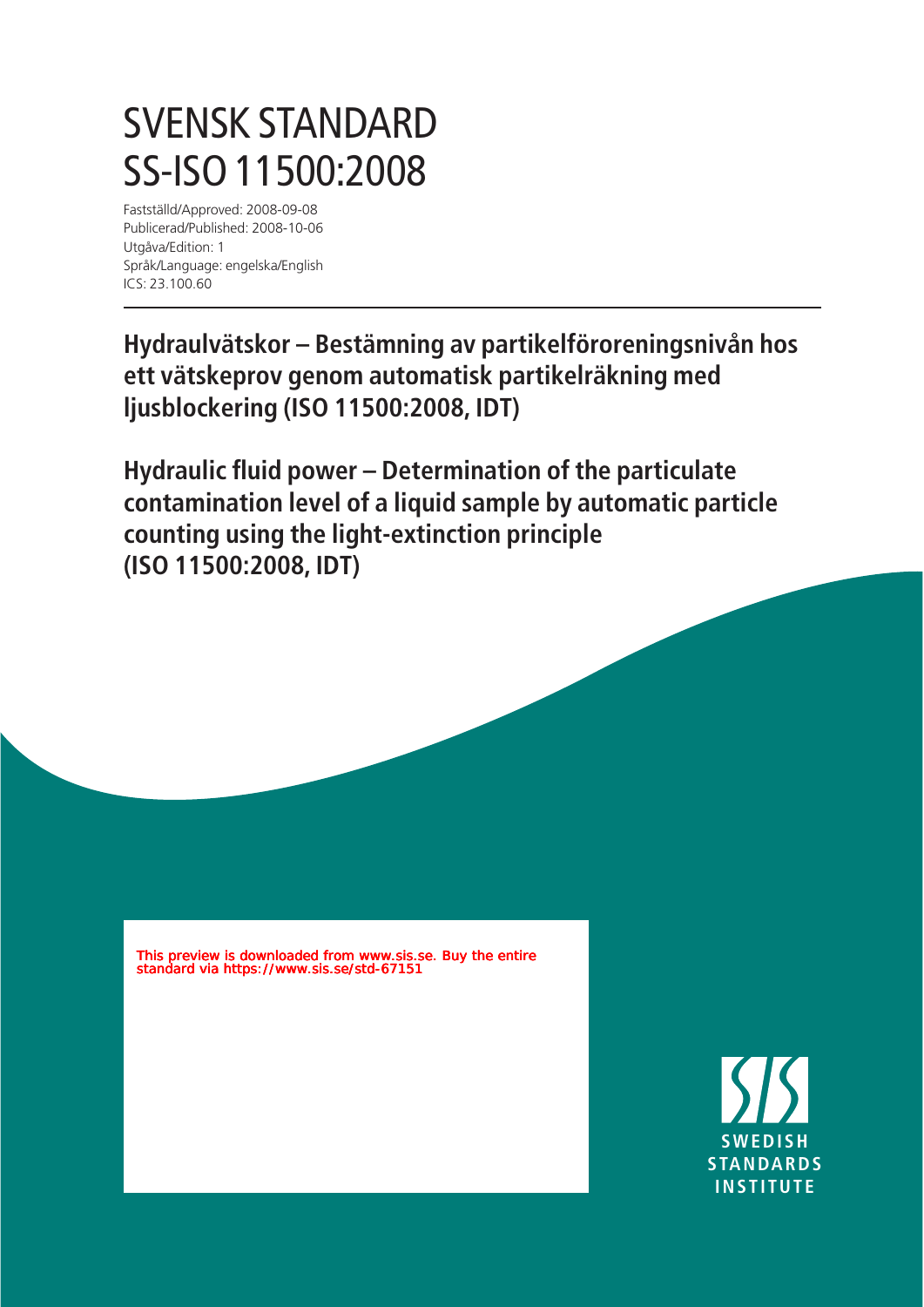# Hitta rätt produkt och ett leveranssätt som passar dig

#### **Standarder**

Genom att följa gällande standard både effektiviserar och säkrar du ditt arbete. Många standarder ingår dessutom ofta i paket.

#### **Tjänster**

Abonnemang är tjänsten där vi uppdaterar dig med aktuella standarder när förändringar sker på dem du valt att abonnera på. På så sätt är du säker på att du alltid arbetar efter rätt utgåva.

e-nav är vår online-tjänst som ger dig och dina kollegor tillgång till standarder ni valt att abonnera på dygnet runt. Med e-nav kan samma standard användas av flera personer samtidigt.

#### **Leveranssätt**

Du väljer hur du vill ha dina standarder levererade. Vi kan erbjuda dig dem på papper och som pdf.

#### **Andra produkter**

Vi har böcker som underlättar arbetet att följa en standard. Med våra böcker får du ökad förståelse för hur standarder ska följas och vilka fördelar den ger dig i ditt arbete. Vi tar fram många egna publikationer och fungerar även som återförsäljare. Det gör att du hos oss kan hitta över 500 unika titlar. Vi har även tekniska rapporter, specifikationer och "workshop agreement". Matriser är en översikt på standarder och handböcker som bör läsas tillsammans. De finns på sis.se och ger dig en bra bild över hur olika produkter hör ihop.

#### **Standardiseringsprojekt**

Du kan påverka innehållet i framtida standarder genom att delta i någon av SIS ca 400 Tekniska Kommittéer.

# Find the right product and the type of delivery that suits you

#### **Standards**

By complying with current standards, you can make your work more efficient and ensure reliability. Also, several of the standards are often supplied in packages.

#### **Services**

Subscription is the service that keeps you up to date with current standards when changes occur in the ones you have chosen to subscribe to. This ensures that you are always working with the right edition.

e-nav is our online service that gives you and your colleagues access to the standards you subscribe to 24 hours a day. With e-nav, the same standards can be used by several people at once.

#### **Type of delivery**

You choose how you want your standards delivered. We can supply them both on paper and as PDF files.

#### **Other products**

We have books that facilitate standards compliance. They make it easier to understand how compliance works and how this benefits you in your operation. We produce many publications of our own, and also act as retailers. This means that we have more than 500 unique titles for you to choose from. We also have technical reports, specifications and workshop agreements. Matrices, listed at sis.se, provide an overview of which publications belong together.

#### **Standardisation project**

You can influence the content of future standards by taking part in one or other of SIS's 400 or so Technical Committees.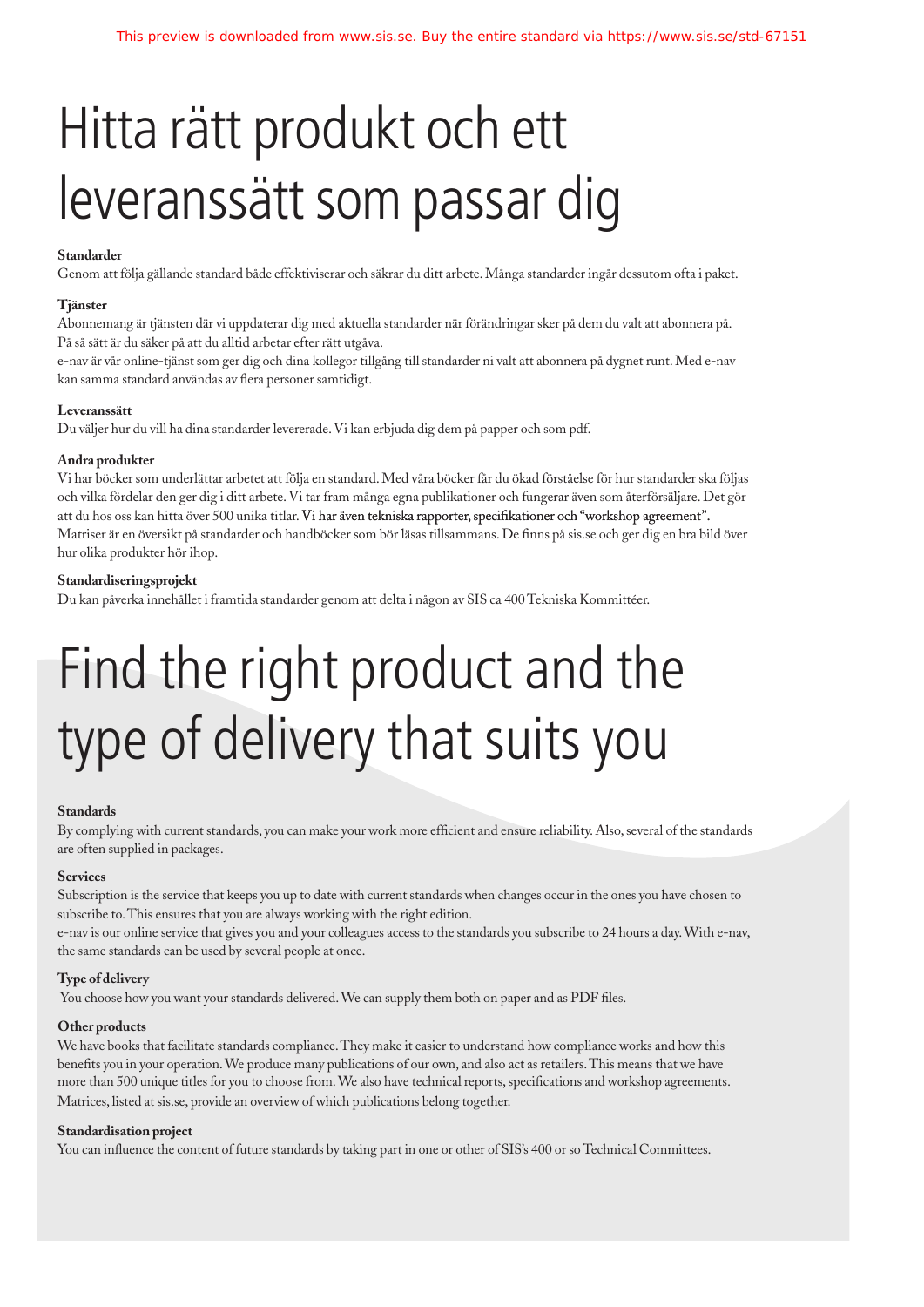Den internationella standarden ISO 11500:2008 gäller som svensk standard. Detta dokument innehåller den officiella engelska versionen av ISO 11500:2008.

The International Standard ISO 11500:2008 has the status of a Swedish Standard. This document contains the official English version of ISO 11500:2008.

av denna produkt regleras av slutanvändarlicensen som återfinns i denna produkt, se standardens sista sidor.

<sup>©</sup> Copyright/Upphovsrätten till denna produkt tillhör SIS, Swedish Standards Institute, Stockholm, Sverige. Användningen<br>av denna produkt regleras av slutanvändarlicensen som återfinns i denna produkt, se standardens sis

Upplysningar om sakinnehållet i standarden lämnas av SIS, Swedish Standards Institute, telefon 08-555 520 00. Standarder kan beställas hos SIS Förlag AB som även lämnar allmänna upplysningar om svensk och utländsk standard.

Information about the content of the standard is available from the Swedish Standards Institute (SIS), tel +46 8 555 520 00. Standards may be ordered from SIS Förlag AB, who can also provide general information about Swedish and foreign standards.

SIS Förlag AB, SE 118 80 Stockholm, Sweden. Tel: +46 8 555 523 10. Fax: +46 8 555 523 11. E-mail: sis.sales@sis.se Internet: www.sis.se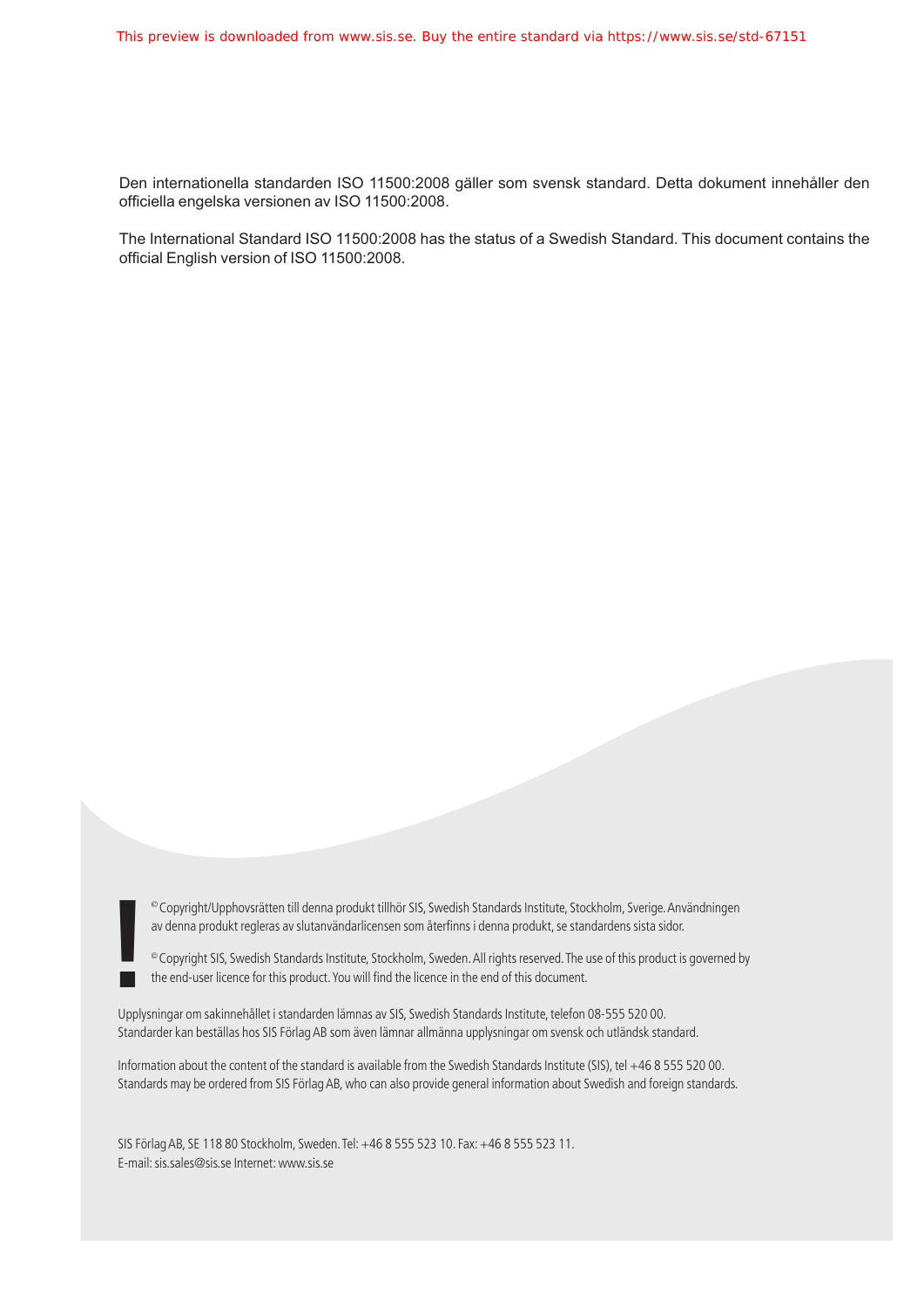This preview is downloaded from www.sis.se. Buy the entire standard via https://www.sis.se/std-67151 SS-ISO 11500:2008 (E)

# **Contents**

| 1                             |                                                                                                                                                                                         |  |
|-------------------------------|-----------------------------------------------------------------------------------------------------------------------------------------------------------------------------------------|--|
| $\mathbf{2}$                  |                                                                                                                                                                                         |  |
| 3                             |                                                                                                                                                                                         |  |
| 4                             |                                                                                                                                                                                         |  |
| 5                             |                                                                                                                                                                                         |  |
| 6<br>6.1<br>6.2               |                                                                                                                                                                                         |  |
| 6.3<br>6.4                    |                                                                                                                                                                                         |  |
| 6.5<br>6.6                    |                                                                                                                                                                                         |  |
| 7<br>7.1<br>7.2<br>7.3<br>7.4 | Procedure for determining the particulate contamination level by automatic counting  7                                                                                                  |  |
| 8                             |                                                                                                                                                                                         |  |
| 9                             |                                                                                                                                                                                         |  |
|                               | Annex A (normative) Procedure for performing a statistical check of an automatic particle                                                                                               |  |
|                               |                                                                                                                                                                                         |  |
|                               | Annex C (informative) Method for pre-cleaning diluent and method for incorporating additives<br>into the diluent to eliminate the influence of static electricity on particle counts 16 |  |
|                               | Annex D (informative) Form for reporting particulate contamination level in a hydraulic liquid                                                                                          |  |
|                               | Annex E (informative) Data from round robin test program conducted to verify the procedure                                                                                              |  |
|                               |                                                                                                                                                                                         |  |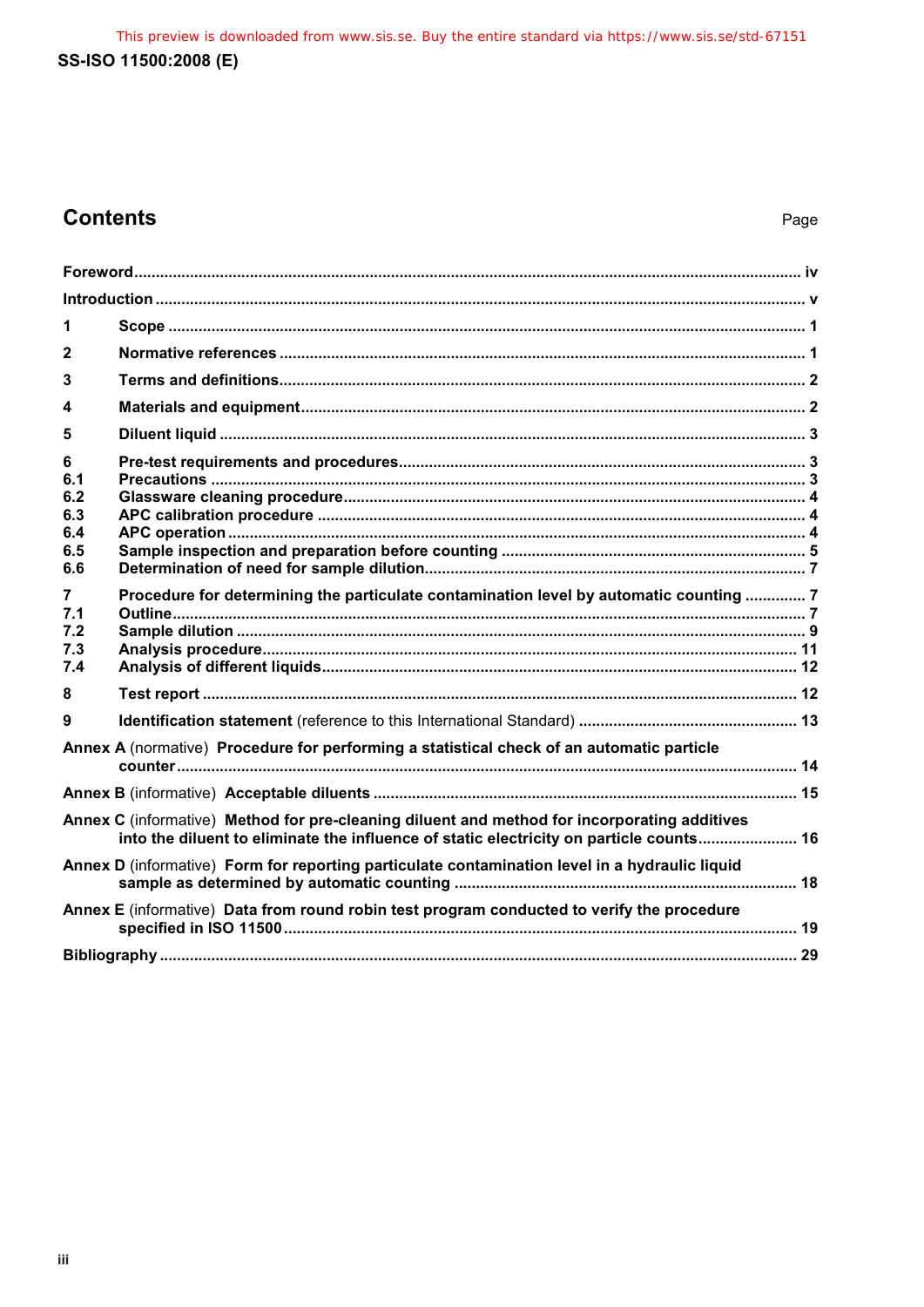### **Foreword**

ISO (the International Organization for Standardization) is a worldwide federation of national standards bodies (ISO member bodies). The work of preparing International Standards is normally carried out through ISO technical committees. Each member body interested in a subject for which a technical committee has been established has the right to be represented on that committee. International organizations, governmental and non-governmental, in liaison with ISO, also take part in the work. ISO collaborates closely with the International Electrotechnical Commission (IEC) on all matters of electrotechnical standardization.

International Standards are drafted in accordance with the rules given in the ISO/IEC Directives, Part 2.

The main task of technical committees is to prepare International Standards. Draft International Standards adopted by the technical committees are circulated to the member bodies for voting. Publication as an International Standard requires approval by at least 75 % of the member bodies casting a vote.

Attention is drawn to the possibility that some of the elements of this document may be the subject of patent rights. ISO shall not be held responsible for identifying any or all such patent rights.

ISO 11500 was prepared by Technical Committee ISO/TC 131, *Fluid power systems*, Subcommittee SC 6, *Contamination control*.

This second edition cancels and replaces the first edition (ISO 11500:1997), which has been technically revised, specifically with the following major differences:

- a) inclusion of a "quick check" method to determine the presence of water in the sample;
- b) update of the method for calibrating the automatic particle counter (APC) from ISO 4402<sup>1</sup>) to ISO 11171;
- c) elimination of requirement to analyse samples in a class 100 000 clean room;
- d) improved dilution methods;

 $\overline{a}$ 

- e) improved guidelines on APC operation, including guidance for detecting and overcoming coincidence error;
- f) revision of how to check the validity of the reported particle count.

It also incorporates the Technical Corrigendum ISO 11500:1997/Cor. 1:1998.

<sup>1)</sup> ISO 4402, *Hydraulic fluid power — Calibration of automatic-count instruments for particles suspended in liquids — Method using AC Fine Test Dust contaminant*. Withdrawn and revised by ISO 11171.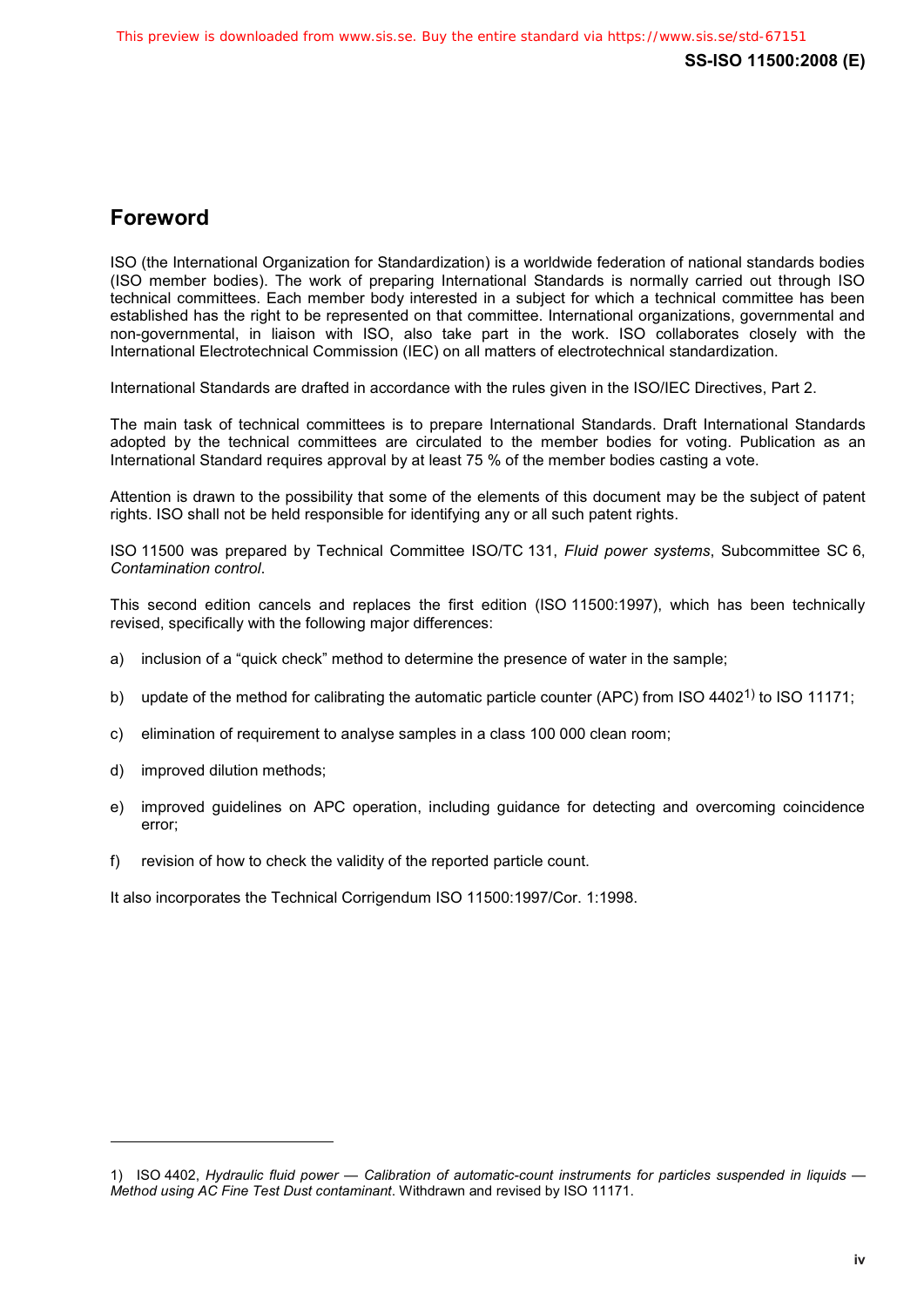### **Introduction**

In hydraulic fluid power systems, power is transmitted and controlled through a liquid under pressure within an enclosed circuit. The liquid is both a lubricant and a power-transmitting medium.

The presence of solid contaminant particles in the liquid interferes with the ability of the hydraulic fluid to lubricate and causes wear to the components. The extent of contamination in the fluid has a direct bearing on the performance and reliability of the system and it is necessary to control solid contaminant particles to levels that are considered appropriate for the system concerned.

A quantitative determination of particulate contamination requires precision in obtaining the sample and in determining the extent of contamination. The liquid automatic particle counter (APC), which works on the lightextinction principle, has become an accepted means of determining the extent of contamination. The accuracy of particle count data can be affected by the techniques used to obtain such data.

This International Standard details procedures for the analysis of contaminated liquid samples using an automatic particle counter. Correct use of an automatic particle counter helps to reduce errors and enhances the accuracy of reproducibility in data.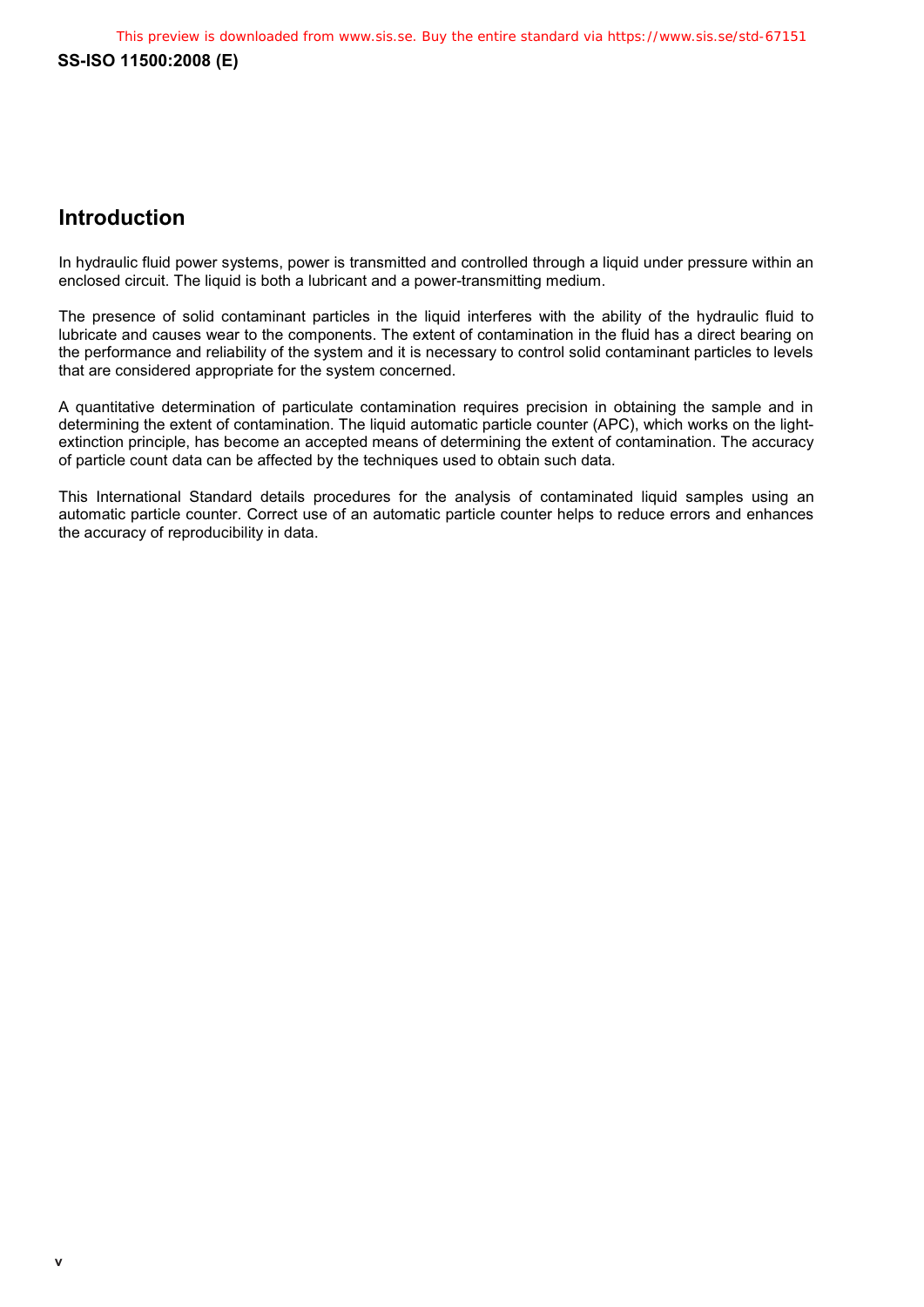## **Hydraulic fluid power — Determination of the particulate contamination level of a liquid sample by automatic particle counting using the light-extinction principle**

#### **1 Scope**

This International Standard specifies an automatic particle counting procedure for determining the number and sizes of particles present in hydraulic-fluid bottle samples of clear, homogeneous, single-phase liquids using an automatic particle counter (APC) that works on the light-extinction principle.

This International Standard is applicable to the monitoring of

- a) the cleanliness level of fluids circulating in hydraulic systems,
- b) the progress of a flushing operation,
- c) the cleanliness level of support equipment and test rigs,
- d) the cleanliness level of packaged stock.

NOTE 1 Measurements can be made with particles suspended in the original liquid or in a sample of the liquid diluted with a compatible liquid to reduce coincidence error.

NOTE 2 The presence of a fluid interface obstructs the light beam and gives false signals.

#### **2 Normative references**

The following referenced documents are indispensable for the application of this document. For dated references, only the edition cited applies. For undated references, the latest edition of the referenced document (including any amendments) applies.

ISO 3722, *Hydraulic fluid power — Fluid sample containers — Qualifying and controlling cleaning methods*

ISO 4406, *Hydraulic fluid power — Fluids — Method for coding the level of contamination by solid particles*

ISO 5598, *Fluid power systems and components — Vocabulary*

ISO 11171:1999, *Hydraulic fluid power — Calibration of automatic particle counters for liquids*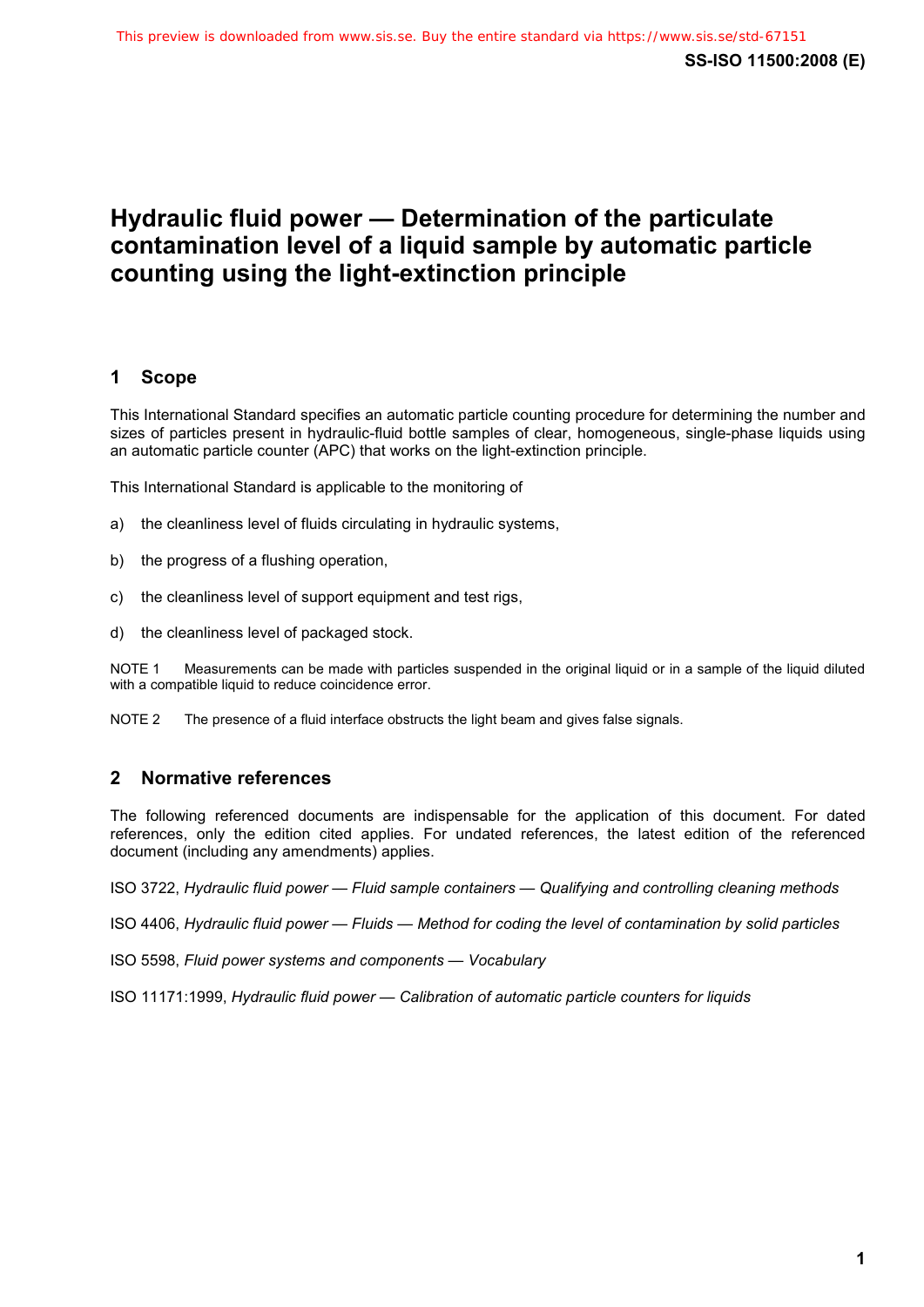#### **3 Terms and definitions**

For the purposes of this document, the terms and definitions given in ISO 5598 and ISO 11171:1999 and the following apply.

#### **3.1**

#### **agglomerate**

two or more particles that are in intimate contact and cannot be separated by gentle stirring and the small shear forces thus generated

#### **3.2**

#### **coincidence error limit**

highest concentration of ISO ultrafine test dust (ISO 12103-1, A1, or ISO UFTD) that can be counted with an automatic particle counter with less than 5 % error resulting from the presence of more than one particle in the sensing volume at a time

[ISO 11171:1999, 3.4]

#### **3.3**

#### **light extinction**

reduction in intensity of a light beam passing through the sensing volume caused by the interaction of the light with single particles

NOTE This is also known as light blockage or light obscuration.

#### **3.4**

#### **sensing volume**

portion of the illuminated region of the sensor through which the fluid stream passes and from which the light is collected by the optical system

[ISO 11171:1999, 3.2]

#### **3.5**

#### **threshold noise level**

minimum voltage setting of the particle counter at which the observed pulse-counting frequency does not exceed 60 counts/min due to electrical noise

[ISO 11171:1999, 3.1]

#### **4 Materials and equipment**

**4.1 Automatic particle counter (APC) for liquids**, based on the light-extinction principle, consisting of an instrument to size and record the electrical signals generated when a single particle passes through a sensor for counting within the specified range.

The APC shall be capable of cumulative counting. The APC shall include an automatic bottle-sampling apparatus or a means of moving the sample liquid through the sensor and then into a calibrated volumetric measuring device without altering the particle size distribution of the sample.

**4.2 Bottle sampler**, used to transfer the liquid being analysed through a sensor, which may be an auxiliary component or a part of the APC itself.

If gas is used to force the liquid through the sensor, the gas shall be filtered through a 0,45 μm filter and shall be free from oil and water.

- **4.3 Density meter**, with an accuracy of 0,001 g/cm3, if the mass-dilution method is used.
- **4.4 Electronic balance**, calibrated, with a resolution of 0,1 mg or better.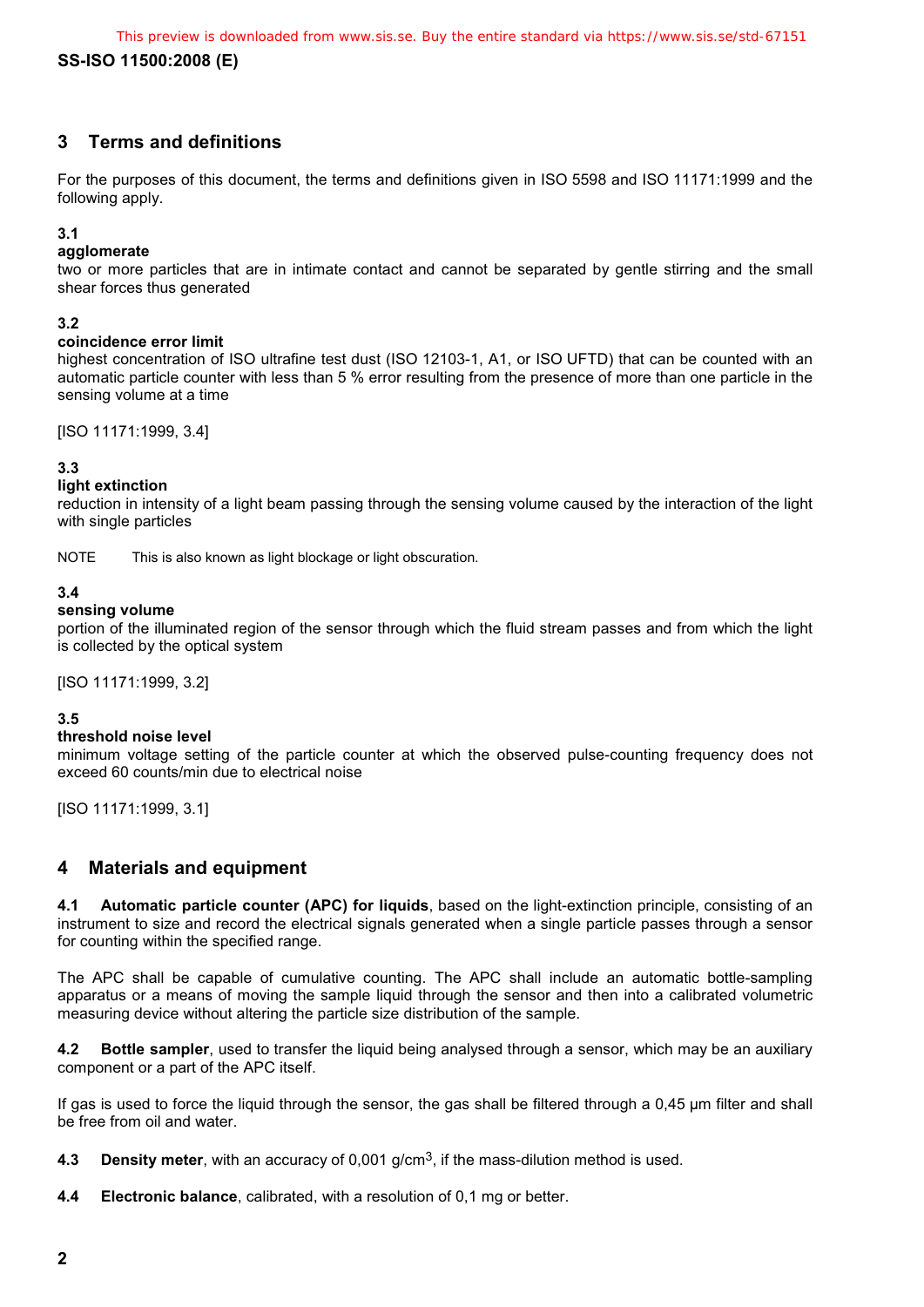#### **4.5 Hot plate**, capable of heating to  $150 \degree C \pm 2 \degree C$ .

**4.6 Sample-agitating device**, such as a **laboratory bottle roller** or **paint shake**r, capable of re-dispersing the contaminant in the liquid sample without altering the basic particle size distribution of the contaminant.

**4.7 Sample bottles**, normally cylindrical bottles made of glass or high-density polyethylene, fitted with either a non-shedding, threaded cap forming a seal with the bottle without the use of an insert, or a cap with an internal seal.

The dimensions of the bottle depend upon the type of sample-bottle facility in use with the APC, but bottles should normally have a capacity of 250 mL. The bottle should be flat-bottomed and wide-necked to facilitate cleaning. The sample bottles shall be cleaned and verified in accordance with ISO 3722.

NOTE It has been found that a cleanliness level of fewer than 10 particles  $>$  4  $\mu$ m(c) and fewer than 2 particles  $> 6 \mu m(c)$  per millilitre of sample-bottle volume is adequate.

**4.8 Liquid dispensers**, fitted with a 0,45 μm membrane filter directly at the outlet.

**4.9 Temperature-measuring device**, calibrated, with an accuracy of  $\pm$  1 °C or better.

**4.10 Timer**, capable of measuring minutes and seconds, calibrated, with an accuracy of 0,1 s or better.

**4.11 Ultrasonic bath**, rated at a power intensity of 3 000 W/m2 to 11 000 W/m2 of the base area, which has been shown to be an acceptable means of both dispersing agglomerated particles within the liquid and removing air introduced by manual agitation.

**4.12 Volumetric glassware**, consisting of a range of calibrated graduated cylinders and graduated syringes or dosing pipettes (standard total displacement volumetric ware with multiple markings or air displacement) conforming to an appropriate standard and cleaned and verified in accordance with 6.2.

NOTE Examples of appropriate standards for volumetric glassware include ISO 4788 and ISO 8655 (all parts).

#### **5 Diluent liquid**

NOTE Observe standard laboratory safety practices and regulations when handling diluents.

**5.1** The diluent liquid shall be cleaned to contain fewer than 15 particles  $>$  4  $\mu$ m(c) per millilitre.

**5.2** The diluent liquid shall be physically and chemically compatible with both the sample liquid and the apparatus used.

NOTE See Annex B for examples.

**5.3** Care shall be taken to ensure that the diluent does not affect the particle counts.

NOTE See Annex C for information about a method for pre-cleaning the diluent.

#### **6 Pre-test requirements and procedures**

#### **6.1 Precautions**

#### **6.1.1 Chemicals**

Good laboratory practices should be observed in the preparation and use of chemicals used in these procedures, as they can be harmful, toxic or flammable. Take care to ensure compatibility of the chemicals with the materials used. Refer to the material safety data sheet (MSDS) for each chemical and follow the precautions for safe handling and usage described therein.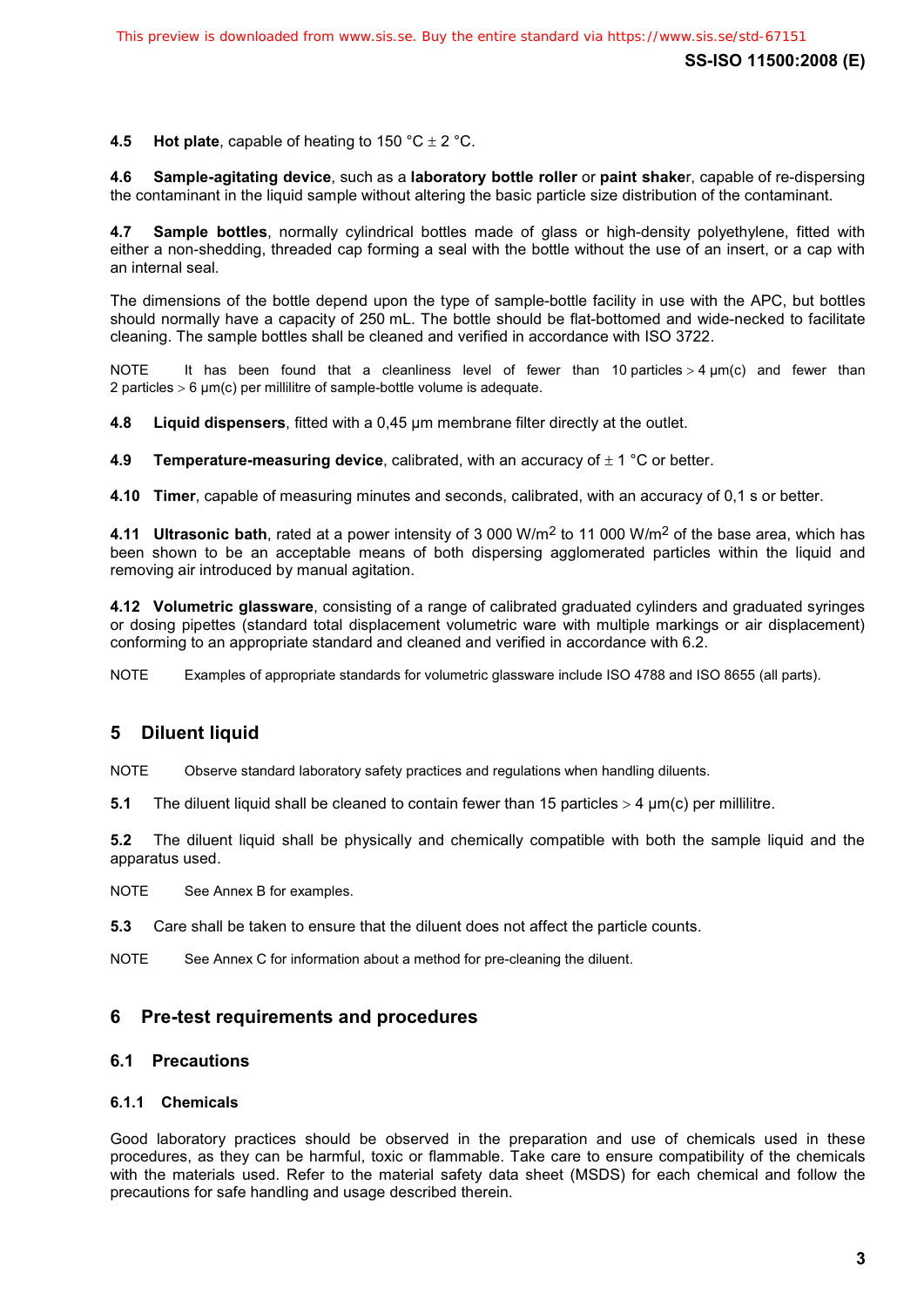#### **6.1.2 Electrical interference**

Precautions should be taken to ensure that the test area does not exceed the radio-frequency interference (RFI) and electro-magnetic interference (EMI) capabilities of the APC.

NOTE 1 An APC is typically a high-sensitivity device and can be affected by RFI or EMI.

The voltage supply to the instrument shall be stable and free of electrical noise.

NOTE 2 The use of a constant-voltage transformer is considered appropriate.

#### **6.1.3 Use of magnetic stirrer**

Do not use a magnetic stirrer for samples containing ferrous or other magnetic particles. If such a stirrer is fitted as standard equipment, it can be necessary to remove or negate the drive magnet.

#### **6.1.4 Relative humidity**

The relative humidity of the test area should be controlled within the range of 40 % RH to 70 % RH.

NOTE Relative humidity can affect the particle counts.

#### **6.1.5 Sample storage**

Store samples susceptible to bacterial growth under refrigerated conditions (at 5 °C  $\pm$  2 °C). Bring refrigerated samples to room temperature prior to evaluation and analyse within 1 h of reaching room temperature.

#### **6.2 Glassware cleaning procedure**

**6.2.1** Clean all glassware using a validated cleaning procedure. Validate cleanliness in accordance with ISO 3722. The final solvent liquid used for the flush should be

- a) filtered petroleum spirit or equivalent, if the samples being analysed are petroleum-based or synthetic liquids,
- b) either propan-2-ol (2-propanol) or filtered demineralized water, if the samples being analysed are waterbased liquids.

**6.2.2** The required cleanliness level (RCL) of all glassware shall be such that contaminant thereon cannot significantly contribute to the overall result.

NOTE It has been found that a cleanliness level of fewer than 10 particles  $>$  4  $\mu$ m(c) and fewer than 2 particles  $> 6 \mu m(c)$  per millilitre of the glassware's volume is adequate.

**6.2.3** Filter all liquids used for cleaning and rinsing through a 1 μm or finer membrane filter.

#### **6.3 APC calibration procedure**

Calibration of the APC shall be maintained in accordance with ISO 11171.

#### **6.4 APC operation**

**6.4.1** Use the APC in accordance with its manufacturer's instructions. Make all measurements at particle concentrations that are below 80 % of the manufacturer's stated coincidence error limit (see 3.2) and at a particle size that is at least 1,5 times above the threshold noise level (see 3.5) of the instrument.

**6.4.2** Ensure that the APC has been switched on for long enough to become stabilized.